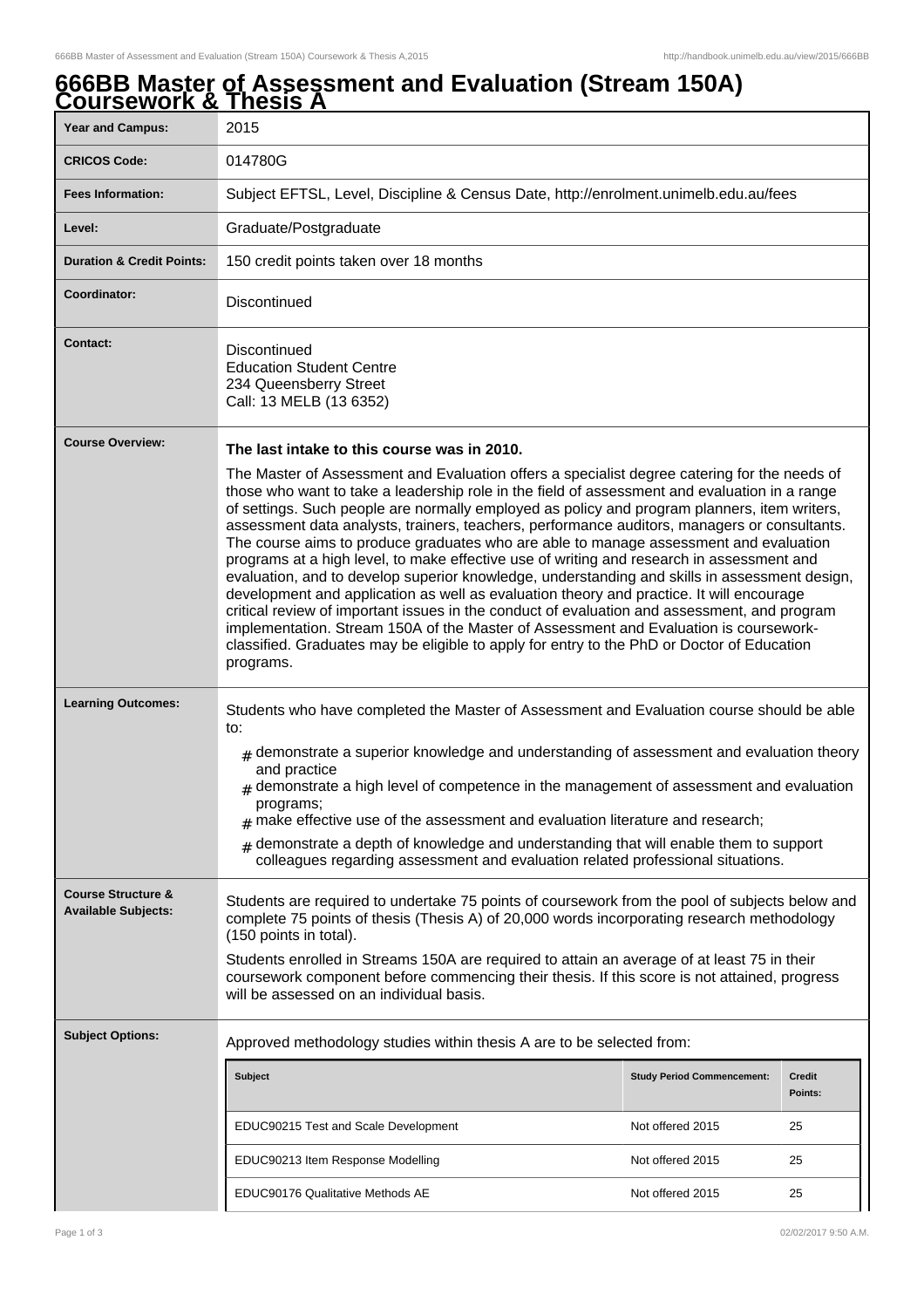|                                                   | EDUC90175 Quantitative Methods                                                                                                                                                                                                                                                                                                                                                                                                                                                                                                                                                                                                                                                                                                                                                                                                                                                                                                                                                                                                                                                                                                                                                                                                                                                                                                                                                                                                                                                                                                                                                                                                                                                                                                                                                                                                                                                                                                                                                                                                                                                                                                                                                                                                                                                                                                                                                                                                                                                                                                                                                                                                                                                                                                                                                                                                                                                           | Not offered 2015                  | 25                       |  |
|---------------------------------------------------|------------------------------------------------------------------------------------------------------------------------------------------------------------------------------------------------------------------------------------------------------------------------------------------------------------------------------------------------------------------------------------------------------------------------------------------------------------------------------------------------------------------------------------------------------------------------------------------------------------------------------------------------------------------------------------------------------------------------------------------------------------------------------------------------------------------------------------------------------------------------------------------------------------------------------------------------------------------------------------------------------------------------------------------------------------------------------------------------------------------------------------------------------------------------------------------------------------------------------------------------------------------------------------------------------------------------------------------------------------------------------------------------------------------------------------------------------------------------------------------------------------------------------------------------------------------------------------------------------------------------------------------------------------------------------------------------------------------------------------------------------------------------------------------------------------------------------------------------------------------------------------------------------------------------------------------------------------------------------------------------------------------------------------------------------------------------------------------------------------------------------------------------------------------------------------------------------------------------------------------------------------------------------------------------------------------------------------------------------------------------------------------------------------------------------------------------------------------------------------------------------------------------------------------------------------------------------------------------------------------------------------------------------------------------------------------------------------------------------------------------------------------------------------------------------------------------------------------------------------------------------------------|-----------------------------------|--------------------------|--|
|                                                   | Coursework subjects (select three)                                                                                                                                                                                                                                                                                                                                                                                                                                                                                                                                                                                                                                                                                                                                                                                                                                                                                                                                                                                                                                                                                                                                                                                                                                                                                                                                                                                                                                                                                                                                                                                                                                                                                                                                                                                                                                                                                                                                                                                                                                                                                                                                                                                                                                                                                                                                                                                                                                                                                                                                                                                                                                                                                                                                                                                                                                                       |                                   |                          |  |
|                                                   | Students may select up to 37.5 points of coursework from offerings outside the above lists, with<br>the written permission of the Program Coordinator/s.                                                                                                                                                                                                                                                                                                                                                                                                                                                                                                                                                                                                                                                                                                                                                                                                                                                                                                                                                                                                                                                                                                                                                                                                                                                                                                                                                                                                                                                                                                                                                                                                                                                                                                                                                                                                                                                                                                                                                                                                                                                                                                                                                                                                                                                                                                                                                                                                                                                                                                                                                                                                                                                                                                                                 |                                   |                          |  |
|                                                   | Students are encouraged to seek advice from the Program Coordinator/s in regard to subject<br>selection so as to select the most appropriate subjects for their needs.                                                                                                                                                                                                                                                                                                                                                                                                                                                                                                                                                                                                                                                                                                                                                                                                                                                                                                                                                                                                                                                                                                                                                                                                                                                                                                                                                                                                                                                                                                                                                                                                                                                                                                                                                                                                                                                                                                                                                                                                                                                                                                                                                                                                                                                                                                                                                                                                                                                                                                                                                                                                                                                                                                                   |                                   |                          |  |
|                                                   | Subject                                                                                                                                                                                                                                                                                                                                                                                                                                                                                                                                                                                                                                                                                                                                                                                                                                                                                                                                                                                                                                                                                                                                                                                                                                                                                                                                                                                                                                                                                                                                                                                                                                                                                                                                                                                                                                                                                                                                                                                                                                                                                                                                                                                                                                                                                                                                                                                                                                                                                                                                                                                                                                                                                                                                                                                                                                                                                  | <b>Study Period Commencement:</b> | <b>Credit</b><br>Points: |  |
|                                                   | EDUC90205 Assessment & Reporting for Student Learn                                                                                                                                                                                                                                                                                                                                                                                                                                                                                                                                                                                                                                                                                                                                                                                                                                                                                                                                                                                                                                                                                                                                                                                                                                                                                                                                                                                                                                                                                                                                                                                                                                                                                                                                                                                                                                                                                                                                                                                                                                                                                                                                                                                                                                                                                                                                                                                                                                                                                                                                                                                                                                                                                                                                                                                                                                       | January                           | 25                       |  |
|                                                   | EDUC90179 Program Evaluation: Forms & ApproachesAE                                                                                                                                                                                                                                                                                                                                                                                                                                                                                                                                                                                                                                                                                                                                                                                                                                                                                                                                                                                                                                                                                                                                                                                                                                                                                                                                                                                                                                                                                                                                                                                                                                                                                                                                                                                                                                                                                                                                                                                                                                                                                                                                                                                                                                                                                                                                                                                                                                                                                                                                                                                                                                                                                                                                                                                                                                       | Not offered 2015                  | 25                       |  |
|                                                   | EDUC90178 Evaluating Large Scale Programs                                                                                                                                                                                                                                                                                                                                                                                                                                                                                                                                                                                                                                                                                                                                                                                                                                                                                                                                                                                                                                                                                                                                                                                                                                                                                                                                                                                                                                                                                                                                                                                                                                                                                                                                                                                                                                                                                                                                                                                                                                                                                                                                                                                                                                                                                                                                                                                                                                                                                                                                                                                                                                                                                                                                                                                                                                                | Not offered 2015                  | 25                       |  |
|                                                   | EDUC90177 Evaluation for Management & Development                                                                                                                                                                                                                                                                                                                                                                                                                                                                                                                                                                                                                                                                                                                                                                                                                                                                                                                                                                                                                                                                                                                                                                                                                                                                                                                                                                                                                                                                                                                                                                                                                                                                                                                                                                                                                                                                                                                                                                                                                                                                                                                                                                                                                                                                                                                                                                                                                                                                                                                                                                                                                                                                                                                                                                                                                                        | Not offered 2015                  | 25                       |  |
|                                                   | EDUC90361 Test and Questionnaire Design                                                                                                                                                                                                                                                                                                                                                                                                                                                                                                                                                                                                                                                                                                                                                                                                                                                                                                                                                                                                                                                                                                                                                                                                                                                                                                                                                                                                                                                                                                                                                                                                                                                                                                                                                                                                                                                                                                                                                                                                                                                                                                                                                                                                                                                                                                                                                                                                                                                                                                                                                                                                                                                                                                                                                                                                                                                  | Not offered 2015                  | 12.50                    |  |
|                                                   | EDUC90362 Tests and Examinations in Schools                                                                                                                                                                                                                                                                                                                                                                                                                                                                                                                                                                                                                                                                                                                                                                                                                                                                                                                                                                                                                                                                                                                                                                                                                                                                                                                                                                                                                                                                                                                                                                                                                                                                                                                                                                                                                                                                                                                                                                                                                                                                                                                                                                                                                                                                                                                                                                                                                                                                                                                                                                                                                                                                                                                                                                                                                                              | Not offered 2015                  | 12.50                    |  |
| <b>Entry Requirements:</b>                        | An applicant may be eligible for entry into the Master of Assessment and Evaluation, Stream<br>150A if the applicant has:                                                                                                                                                                                                                                                                                                                                                                                                                                                                                                                                                                                                                                                                                                                                                                                                                                                                                                                                                                                                                                                                                                                                                                                                                                                                                                                                                                                                                                                                                                                                                                                                                                                                                                                                                                                                                                                                                                                                                                                                                                                                                                                                                                                                                                                                                                                                                                                                                                                                                                                                                                                                                                                                                                                                                                |                                   |                          |  |
|                                                   | $_{\#}$ an appropriate undergraduate degree and an appropriate teaching qualification or                                                                                                                                                                                                                                                                                                                                                                                                                                                                                                                                                                                                                                                                                                                                                                                                                                                                                                                                                                                                                                                                                                                                                                                                                                                                                                                                                                                                                                                                                                                                                                                                                                                                                                                                                                                                                                                                                                                                                                                                                                                                                                                                                                                                                                                                                                                                                                                                                                                                                                                                                                                                                                                                                                                                                                                                 |                                   |                          |  |
|                                                   | an appropriate four-year teaching degree or an appropriate degree or graduate diploma in<br>a social or human science and either a record of research and/or publication equivalent to<br>year four in education or<br>$#$ at least two years of documented relevant professional experience.                                                                                                                                                                                                                                                                                                                                                                                                                                                                                                                                                                                                                                                                                                                                                                                                                                                                                                                                                                                                                                                                                                                                                                                                                                                                                                                                                                                                                                                                                                                                                                                                                                                                                                                                                                                                                                                                                                                                                                                                                                                                                                                                                                                                                                                                                                                                                                                                                                                                                                                                                                                            |                                   |                          |  |
| <b>Core Participation</b><br><b>Requirements:</b> | The Melbourne Graduate School of Education welcomes applications from students with<br>disabilities. It is University and Graduate School policy to take reasonable steps to enable<br>the participation of students with disabilities, and reasonable adjustments will be made to<br>enhance a student's participation in the Graduate School's programs. The core participation<br>requirements for study in the Melbourne Graduate School of Education are: In all courses The<br>ability to comprehend complex information related to education and the disciplines in which the<br>student is teaching. The ability to communicate clearly and independently in assessment tasks<br>a knowledge of the content, principles and practices relating to education and other relevant<br>disciplines. Behavioural and social attributes that enable a student to participate in a complex<br>learning environment. Students are required to take responsibility for their own participation<br>and learning. They also contribute to the learning of other students in collaborative learning<br>environments, demonstrating interpersonal skills and an understanding of the needs of other<br>students. Assessment may include the outcomes of tasks completed in collaboration with<br>other students. In courses requiring students to undertake practicum placements The ability<br>to undertake professional practice placements independently, including:a. the ability based<br>on personal maturity to establish a professional relationship with students and interact with<br>them appropriately;b. the ability to communicate to students the subject matter being taught<br>with clarity and in a way that is age-sensitive;c. the ability to model literacy and numeracy skills<br>independently for students and in all their interactions meet community expectations of the<br>literacy and numeracy skills teachers should have;d. the ability to demonstrate skilfully and<br>safely activities required in particular discipline areas being taught (e.g. physical education<br>activities, science laboratory techniques);e. the ability to create, monitor and maintain a safe<br>physical environment, a stable and supportive psychological environment, and a productive<br>learning environment in their classroom;f. the ability to establish effective relationships with<br>all members of the school community, including colleagues, students, and caregivers;g. the<br>ability based on mental and physical health to exercise sound judgment and respond promptly<br>to the demands of classroom situations, and the personal resilience to cope and maintain their<br>wellbeing under stress. Students who feel a disability will prevent them from meeting the above<br>academic requirements are encouraged to contact the Disability Liaison Unit. |                                   |                          |  |
| <b>Graduate Attributes:</b>                       | University graduate attributes are available at http://www.unimelb.edu.au/about/attributes.html                                                                                                                                                                                                                                                                                                                                                                                                                                                                                                                                                                                                                                                                                                                                                                                                                                                                                                                                                                                                                                                                                                                                                                                                                                                                                                                                                                                                                                                                                                                                                                                                                                                                                                                                                                                                                                                                                                                                                                                                                                                                                                                                                                                                                                                                                                                                                                                                                                                                                                                                                                                                                                                                                                                                                                                          |                                   |                          |  |

 $\overline{\phantom{a}}$